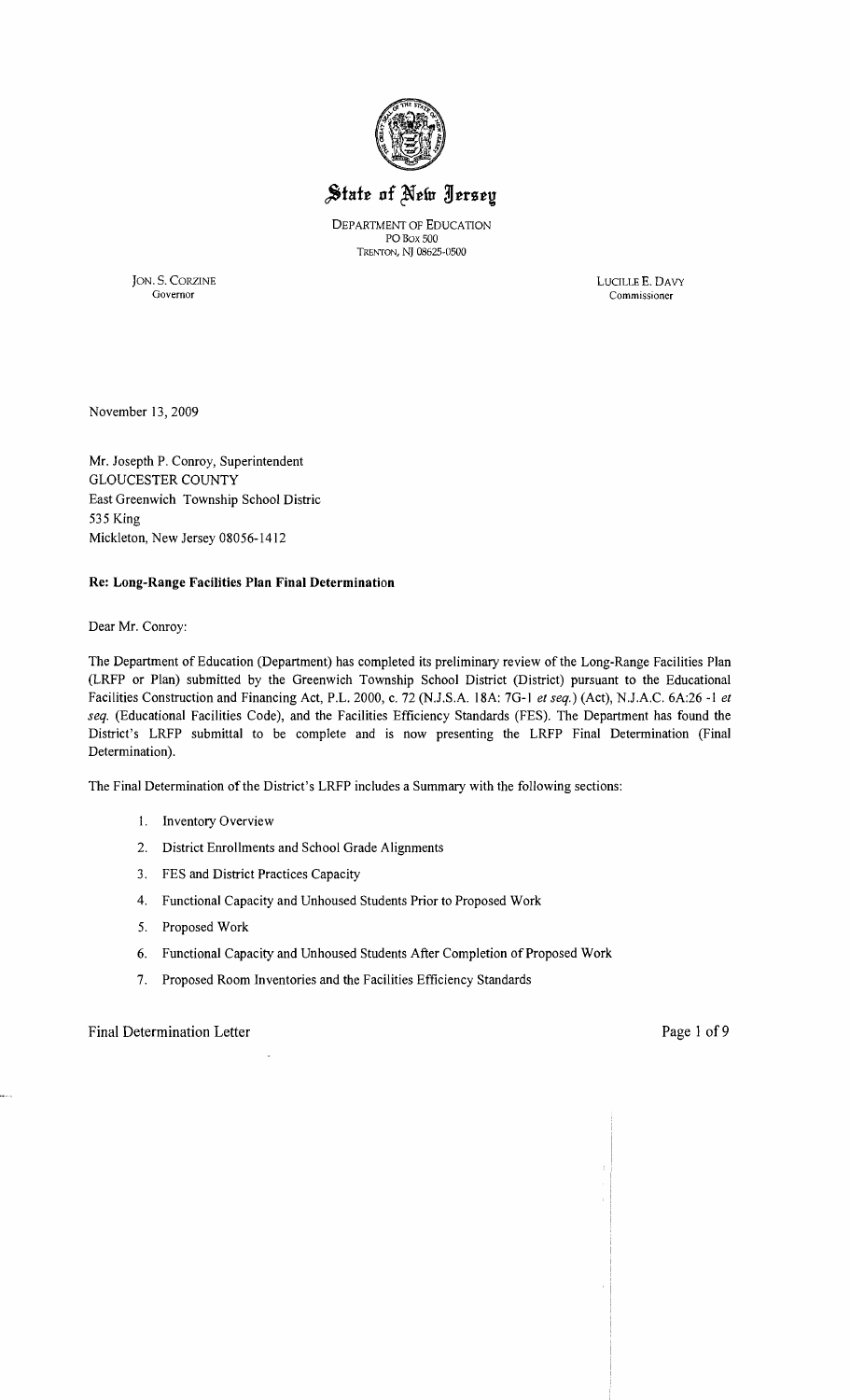Major LRFP approval issues include the adequacy of the LRFP's proposed enrollments, school capacities, and educational spaces. Approval of the LRFP, and any projects and costs listed therein, does not imply approval of an individual school facilities project or its corresponding costs and eligibility for State support under the Act. Similarly, approval of the LRFP does not imply approval of portions of the Plan that are inconsistent with the Department's FES and proposed building demolition or replacement. Determination of preliminary eligible costs and final eligible costs will be made at the time of the approval of a particular school facilities project pursuant to NJ.S.A. 18A:7G-5. The District must submit a feasibility study as part of the school facilities project approval process, pursuant to NJ.S.A. 18A:7G-7b, to support proposed building demolition or replacement. The feasibility study should demonstrate that a building might pose a risk to the safety of the occupants after rehabilitation or that rehabilitation is not cost-effective.

Following the approval of the LRFP, the District may submit an amendment to the approved LRFP for Department review. Unless and until an amendment to the LRFP is submitted to and approved by the Commissioner of the Department pursuant to NJ.S.A. 18A:7G-4(c), the approved LRFP shall remain in effect. The District may proceed with the implementation of school facilities projects that are consistent with the approved LRFP whether or not the school facilities project contains square footage that may be ineligible for State support.

We trust that this document will adequately explain the Final Determination and allow the District to move forward with the initiation of projects within its LRFP. Please contact Glenn Ferguson at the Office of School Facilities at (609) 943-5674 with any questions or concerns that you may have.

Sincerely,

Juine Eday

Lucille E. Davy Commissioner

Enclosure

- c: John Hart, Chief of Staff
	- Dr. H. Mark Stanwood, Gloucester County, Executive County Superintendent Bernard E. Piaia, Director, School Facilities, Office of the Chief of Staff Susan Kutner, Director, Policy and Planning, School Facilities, Office of the Chief of Staff Glenn Ferguson, County Manager, School Facilities, Office of the Chief of Staff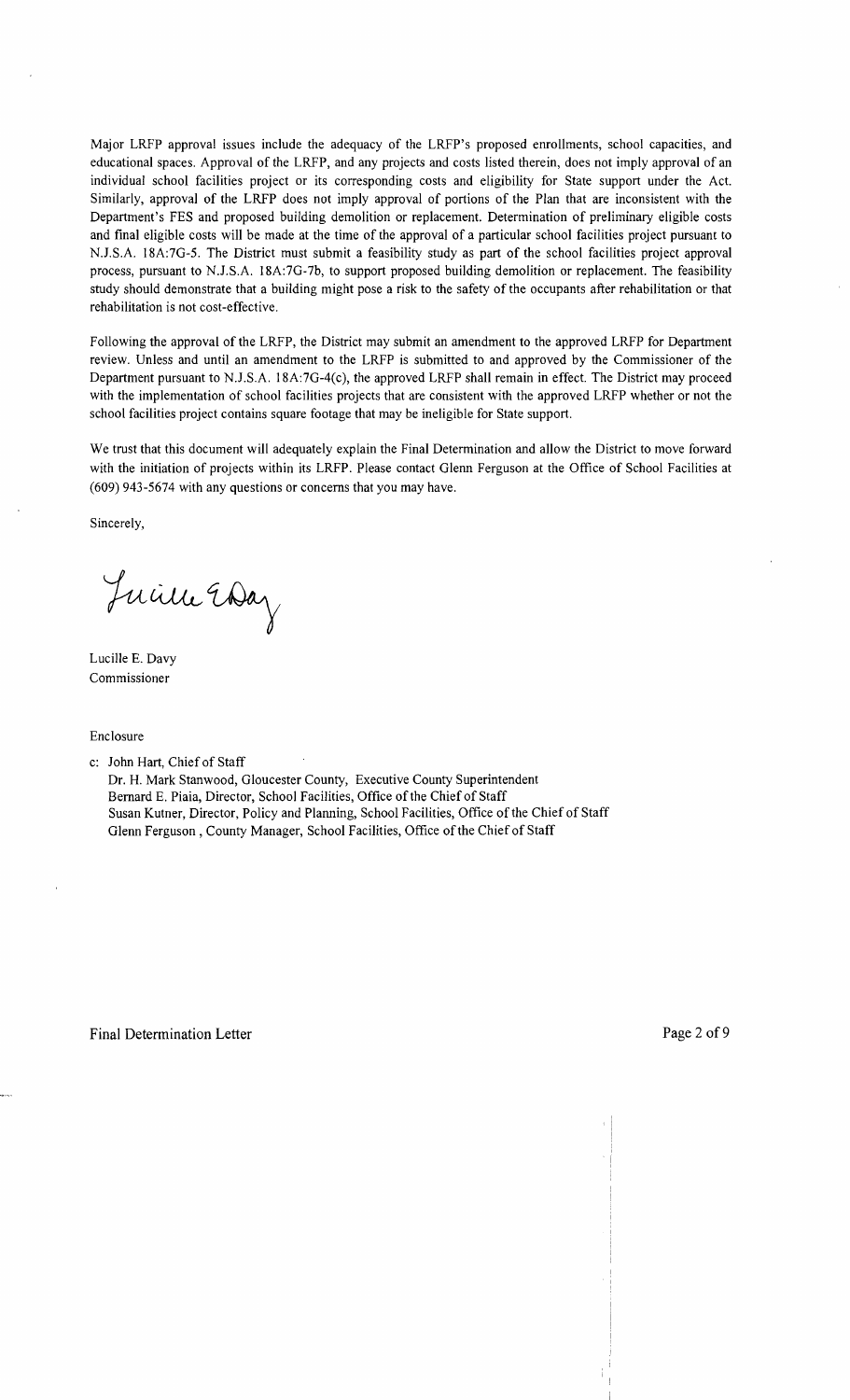# LONG-RANGE FACILITIES PLAN

# Final Determination Summary

Greenwich Township School District

The Department of Education (Department) has completed its review of the Long-Range Facilities Plan (LRFP or Plan) submitted by the Greenwich Township School District (District) pursuant to the Educational Facilities Construction and Financing Act, P.L. 2000, *c.72* (N.J.S.A. 18A:7G-1 *et seq.*) (Act), N.J.A.C. 6A:26-1 et seq. (Educational Facilities Code), and the Facilities Efficiency Standards (FES).

This is the Department's Final Determination Summary (Summary) of the LRFP. The Summary is based on the standards set forth in the Act, the Educational Facilities Code, the FES, District entered data in the LRFP and Project Application and Tracking System (LRFP website), and District supplied supporting documentation. The Summary consists of seven sections. The referenced reports in *italic* text are standard LRFP reports available on the Department's LRFP website.

#### 1. Inventory Overview

The District provides services for students in grades K-5, 6-8. The predominant existing school grade configuration is K-5. The predominant proposed school grade configuration is K-5. The District is classified as an "Under 55" district for funding purposes.

The District identified existing and proposed schools, sites, buildings, playgrounds, playfields, and parking lots in its LRFP. The total number of existing and proposed district-owned or leased schools, sites, and buildings are listed in Table 1. A detailed description of each asset can be found in the LRFP website report titled *"Site Asset Inventory Report. "* 

|                                                      | <b>Existing</b> | <b>Proposed</b> |
|------------------------------------------------------|-----------------|-----------------|
| Sites:                                               |                 |                 |
| Total Number of Sites                                |                 |                 |
| Number of Sites with no Buildings                    |                 |                 |
| Number of Sites with no Instructional Buildings      |                 |                 |
| <b>Schools and Buildings:</b>                        |                 |                 |
| Total Number of Schools                              |                 |                 |
| <b>Total Number of Instructional Buildings</b>       |                 |                 |
| Total Number of Administrative and Utility Buildings |                 |                 |
| Total Number of Athletic Facilities                  |                 |                 |
| <b>Total Number of Parking Facilities</b>            |                 |                 |
| Total Number of Temporary Facilities                 |                 |                 |

#### Table 1: Inventory Summary

As directed by the Department, incomplete school facilities projects that have project approval from the Department are represented as "existing" in the Plan. District schools with incomplete approved projects that include new construction or the reconfiguration of existing program space are as follows: n.a.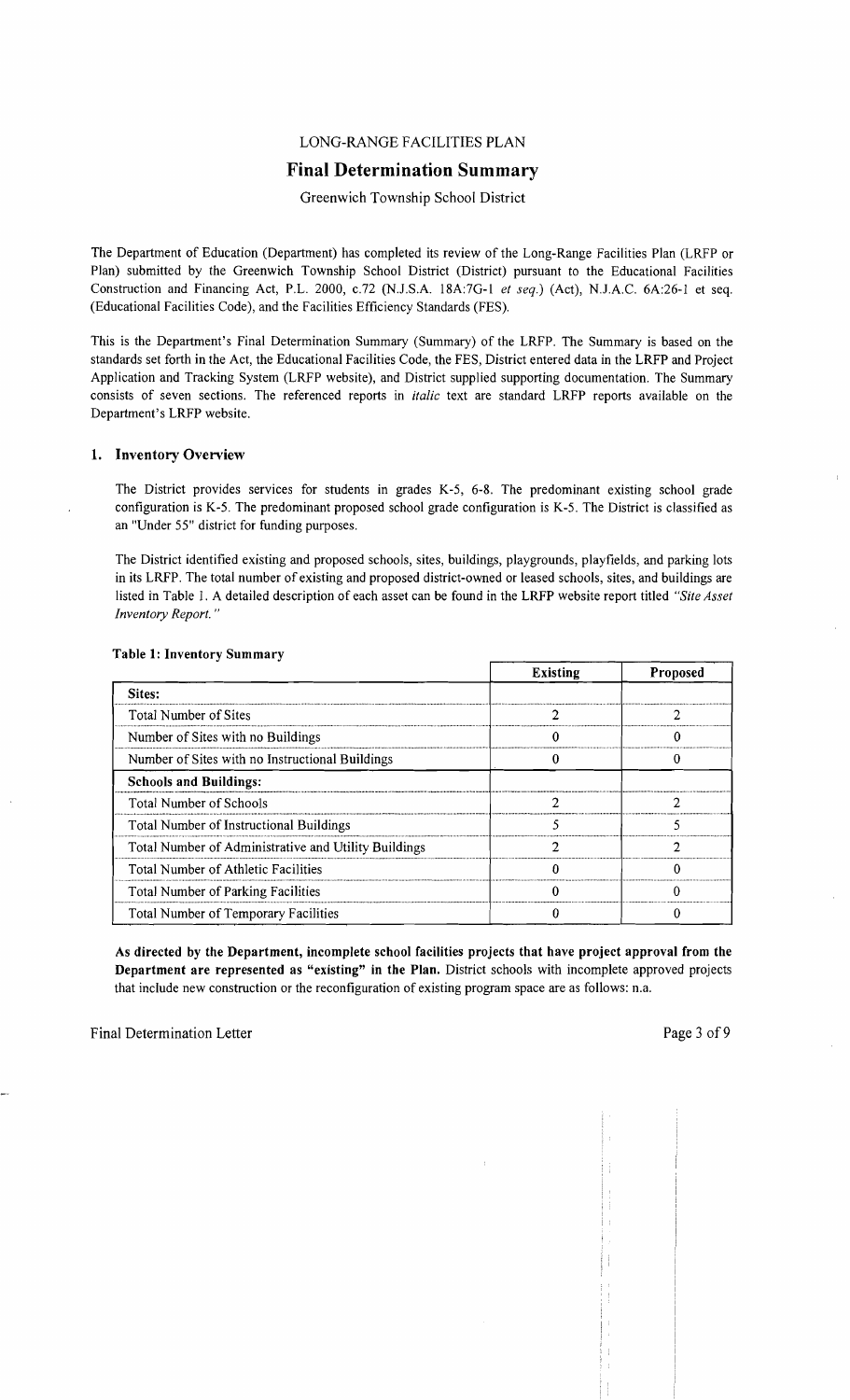Major conclusions are as follows:

- The District is proposing to maintain the existing number of District-owned or leased sites.
- The District is proposing to maintain the existing number of District-owned or operated schools.
- The District is proposing to none selected the existing number of District-owned or leased instructional buildings. The District is proposing to none selected the existing number of District-owned or leased non-instructional buildings.

FINDINGS The Department has determined that the proposed inventory is adequate for review of the District's LRFP. However, the LRFP determination does not imply approval of an individual school facilities project listed within the LRFP. The District must submit individual project applications for project approval. If building demolition or replacement is proposed, the District must submit a feasibility study, pursuant to N.J.S.A. 18A:7G-7b, as part of the application for the specific school facilities project.

#### 2. District Enrollments and School Grade Alignments

The District determined the number of students, or "proposed enrollments," to be accommodated in the LRFP on a district-wide basis and in each school. The District's existing and proposed enrollments and the cohortsurvival projection provided by the Department on the LRFP website are listed in Table 2. Detailed information can be found in the LRFP website report titled *"Enrollment Projection Detail.* " Existing and proposed school enrollments and grade alignments can be found in the report titled *"Enrollment and School Grade Alignment. "* 

|                             | <b>Actual Enrollments</b><br>2005 | <b>District Proposed</b><br><b>Enrollments</b> | <b>Department's LRFP</b><br><b>Website Projection</b> |  |
|-----------------------------|-----------------------------------|------------------------------------------------|-------------------------------------------------------|--|
| Grades K-12:                |                                   |                                                |                                                       |  |
| Grades K-5, including SCSE  | 683                               | 940                                            | 832                                                   |  |
| Grades 6-8, including SCSE  | 106                               | 196                                            | 158                                                   |  |
| Grades 9-12, including SCSE |                                   |                                                | 0                                                     |  |
| Totals K-12                 | 789                               | 1136                                           | 990                                                   |  |
| Pre-Kindergarten:           |                                   |                                                |                                                       |  |
| Pre-Kindergarten, Age 3     |                                   |                                                | 0                                                     |  |
| Pre-Kindergarten, Age 4     |                                   |                                                | 0                                                     |  |
| Pre-Kindergarten, SCSE      | 17                                | 12                                             | 12                                                    |  |

#### Table 2: Enrollment Comparison

*"SCSE"* ; *Self-Contained Special Education* 

Major conclusions are as follows:

- The District elected to use the Department's LRFP website projection. Supporting documentation was submitted to the Department as required to justify the proposed enrollments.
- The District is planning for increasing enrollments.  $\blacksquare$
- The District is not an ECPA (Early Childhood Program Aid) District.

 $\bar{t}$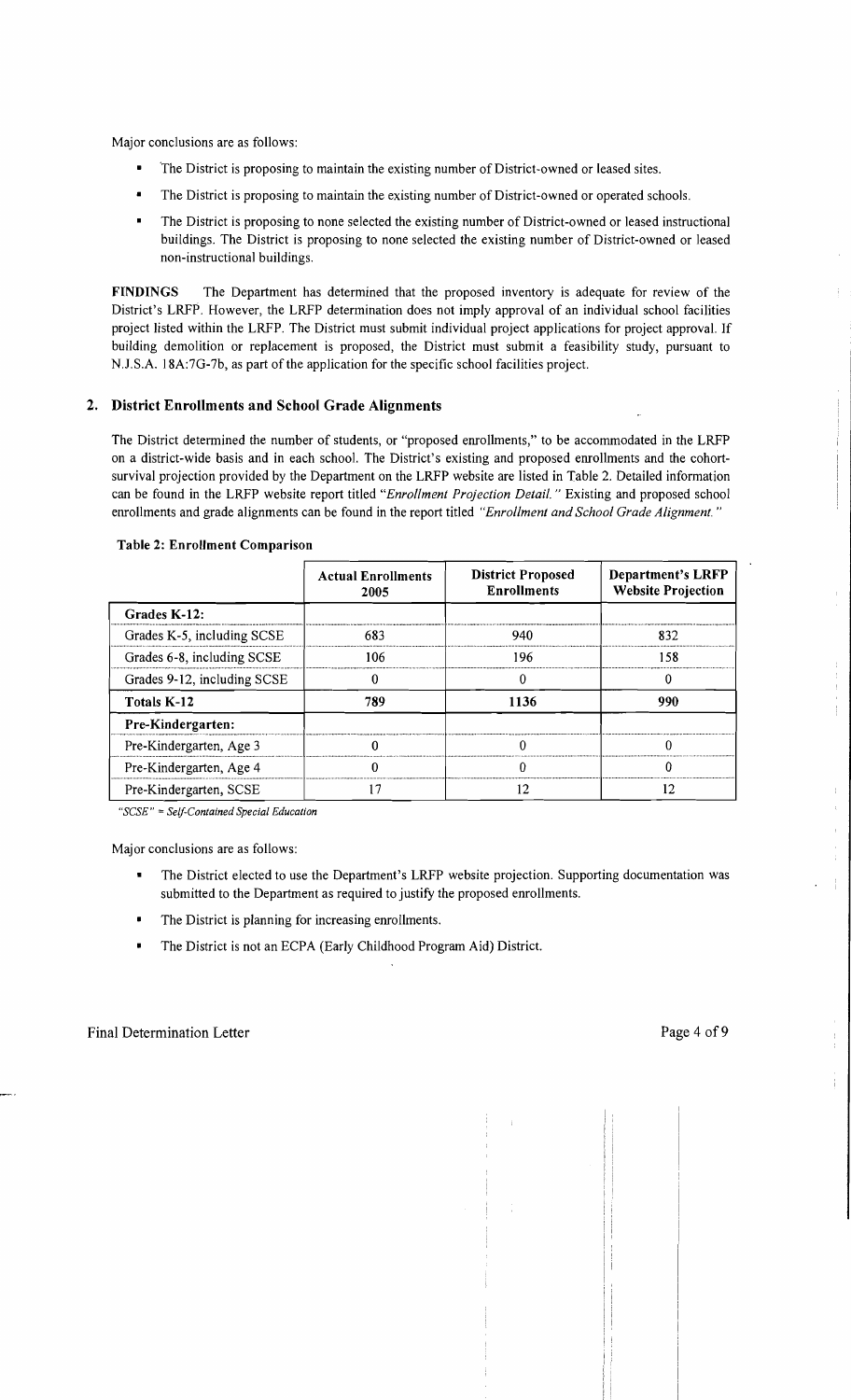FINDINGS The Department has determined that the District's proposed enrollments are supportable for review of the District's LRFP. The Department will require a current enrollment projection at the time an application for a school facilities project is submitted incorporating the District's most recent Fall Enrollment Report in order to verify that the LRFP's planned capacity is appropriate for the updated enrollments.

#### 3. FES and District Practices Capacity

The proposed room inventories for each school were analyzed to determine whether the LRFP provides adequate capacity for the proposed enrollments. Two capacity calculation methods, called *"FES Capacity"* and *"District Practices Capacity,* " were used to assess existing and proposed school capacity in accordance with the FES and District program delivery practices. A third capacity calculation, called *"Functional Capacity, "*  determines Unhoused Students and potential State support for school facilities projects. Functional Capacity is analyzed in Section 5 of this Summary.

- *FES Capacity* only assigns capacity to pre-kindergarten *(if district-owned or operated),* kindergarten, general, and self-contained special education classrooms. No other room types are considered to be capacity-generating. Class size is based on the FES and is prorated for classrooms that are sized smaller than FES classrooms. FES Capacity is most accurate for elementary schools, or schools with non-departmentalized programs, in which instruction is "homeroom" based. This capacity calculation may also be accurate for middle schools depending upon the program structure. However, this method usually significantly understates available high school capacity since specialized spaces that are typically provided in lieu of general classrooms are not included in the capacity calculations.
- *District Practices Capacity* allows the District to include specialized room types in the capacity calculations and adjust class size to reflect actual practices. This calculation is used to review capacity and enrollment coordination in middle and high schools.

A capacity utilization factor in accordance with the FES is included in both capacity calculations. A 90% capacity utilization rate is applied to classrooms serving grades K-8. An 85% capacity utilization rate is applied to classrooms serving grades 9-12. No capacity utilization factor is applied to preschool classrooms.

Table 3 provides a summary of existing and proposed district-wide capacities. Detailed information can be found in the LRFP website report titled *"FES and District Practices Capacity. "* 

|                                                 | <b>Total FES Capacity</b> | <b>Total District Practices Capacity</b> |
|-------------------------------------------------|---------------------------|------------------------------------------|
| $(A)$ Proposed Enrollments                      | 1140                      | 1148                                     |
| (B) Existing Capacity                           | 1093                      | 1181                                     |
| <i>Existing Capacity Status (B)-(A)</i>         | -55                       |                                          |
| $(C)$ Proposed Capacity                         | 1093                      | 1181                                     |
| <i><b>*Proposed Capacity Status (C)-(A)</b></i> |                           |                                          |

#### Table 3: FES and District Practices Capacity Summary

\* *Positive numbers signifY surplus capacity; negative numbers signifY inadequate capacity. Negative values for District Practices capacity are acceptable* if*proposed enrollments do not exceed 100% capacity utilization.* 

Major conclusions are as follows:

• The District has appropriately coordinated proposed school capacities and enrollments in the LRFP.

 $\frac{1}{\epsilon}$  $\begin{array}{c} \begin{array}{c} \begin{array}{c} \end{array} \end{array} \end{array}$ 

 $\frac{1}{4}$  $\frac{1}{2}$ 

 $\ddot{\pi}$ 

Ĭ.  $\bar{\Gamma}$  $\hat{\mathbf{f}}$  .  $\mathbb{F}$  $\mathbb{R}^2$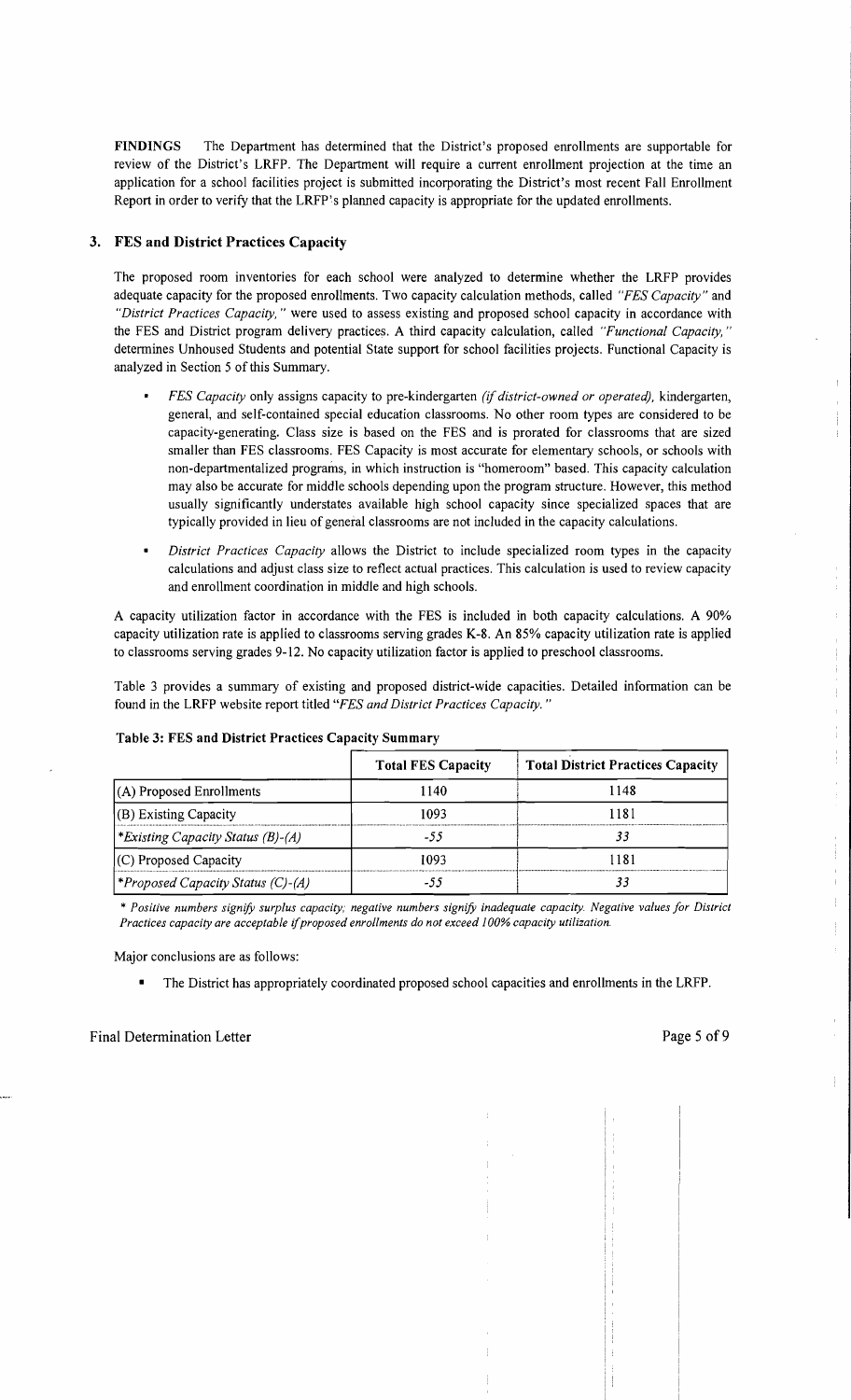Adequate justification has been provided by the District if capacity for a school deviates from the proposed enrollments by more than 5%.

FINDINGS The Department has determined that the proposed District capacity, in accordance with the proposed enrollments, is adequate for review of the District's LRFP. The Department will require a current enrollment projection at the time an application for a school facilities project is submitted, incorporating the District's most recent Fall Enrollment Report, in order to verify that the LRFP's planned capacity meets the District's updated enrollments.

#### 4. Functional Capacity and Unhoused Students Prior to Proposed Work

*Functional Capacity* was calculated and compared to the proposed enrollments to provide a preliminary estimate of Unhoused Students and new construction funding eligibility. Functional Capacity is the adjusted gross square footage of a school building *(total gross square feet minus excluded space)* divided by the minimum area allowance per Full-time Equivalent student for the grade level contained therein. Unhoused Students is the number of students projected to be enrolled in the District that exceeds the Functional Capacity of the District's schools pursuant to NJ.A.C. 6A:26-2.2(c).

*"Excluded Square Feet"* in the LRFP Functional Capacity calculation includes (1) square footage exceeding the FES for any pre-kindergarten, kindergarten, general education, or self-contained special education classroom; (2) grossing factor square footage *(corridors, stairs, mechanical rooms, etc.)* that exceeds the FES allowance, and (3) square feet proposed to be demolished or discontinued from use. Excluded square feet may be revised during the review process for individual school facilities projects.

Table 4 provides a preliminary assessment of Functional Capacity, Unhoused Students, and Estimated Maximum Approved Area for the various grade groups in accordance with the FES. Detailed information concerning the calculation and preliminary excluded square feet can be found in the LRFP website reports titled *"Functional Capacity and Unhoused Students"* and *"Functional CapaCity Excluded Square Feet. "* 

|                      |            | B          |                 |                |                          |
|----------------------|------------|------------|-----------------|----------------|--------------------------|
|                      |            | Estimated  |                 | D              | $E = C x D$              |
|                      | A          | Existing   | $C = A-B$       | Area           | <b>Estimated Maximum</b> |
|                      | Proposed   | Functional | Unhoused        | Allowance      | Approved Area for        |
|                      | Enrollment | Capacity   | <b>Students</b> | (gsf/students) | <b>Unhoused Students</b> |
| Elementary $(K-5)^*$ | 940        | 939        |                 | 125.00         | 111                      |
| Middle $(6-8)$       | 196        | 169        | 27              | 134.00         | 3670                     |
| High $(9-12)$        | 0          | 0          | 0               | 151.00         | 0                        |
| Totals K-12          | 1136       | 1108       |                 |                |                          |

|  |  |  | Table 4: Functional Capacity and Unhoused Students Prior to Proposed Work |  |  |  |
|--|--|--|---------------------------------------------------------------------------|--|--|--|
|--|--|--|---------------------------------------------------------------------------|--|--|--|

*\*Pre-kindergarten students are not included in the calculations.* 

Major conclusions are as follows:

The calculations for "Estimated Existing Functional Capacity" do not include school facilities projects that have been approved by the Department but were not under construction or complete at the time of Plan submission.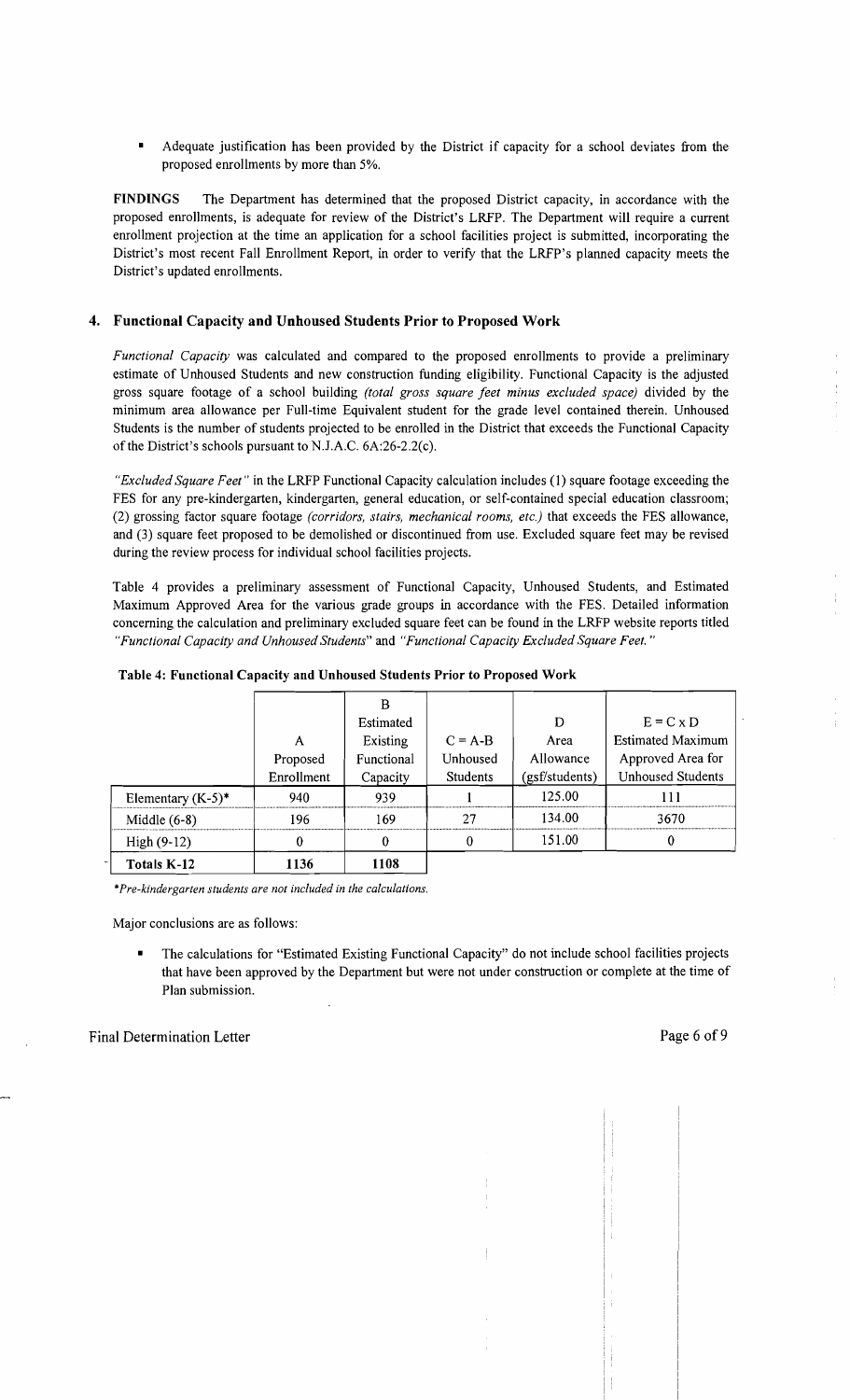- The District, based on the preliminary LRFP assessment, does not have Unhoused Students for the following FES grade groups:  $n/a$ .
- The District, based on the preliminary LRFP assessment, has Unhoused Students for the following FES grade groups: Grades K-5, 6-8.
- The District is not an ECPA district. Therefore, pre-kindergarten students are not included in the calculations. Unhoused pre-kindergarten self-contained special education students are eligible for State support. A determination of square footage eligible for State support will be made at the time an application for a specific school facilities project is submitted to the Department for review and approval.
- The District is not proposing to demolish or discontinue the use of existing District-owned instructional space. The Functional Capacity calculation excludes square feet proposed to be demolished or discontinued for the following FES grade groups: none selected.

**FINDINGS** Functional Capacity and Unhoused Students calculated in the LRFP are preliminary estimates. Justification for square footage in excess of the FES and the determination of additional excluded square feet, Preliminary Eligible Costs (PEC), and Final Eligible Costs (FEC) will be included in the review process for specific school facilities projects. A feasibility study undertaken by the District is required if building demolition or replacement is proposed per NJ.A.C. 6A:26-2.3(b)(10).

## **5. Proposed Work**

The District was instructed to review the condition of its facilities and sites and to propose corrective *"system"*  and *"inventory"* actions in its LRFP. *"System"* actions upgrade existing conditions without changing spatial configuration or size. Examples of system actions include new windows, finishes, and mechanical systems. *"Inventory"* actions address space problems by removing, adding, or altering sites, schools, buildings and rooms. Examples of inventory actions include building additions, the reconfiguration of existing walls, or changing room use.

Table 5 summarizes the type of work proposed in the District's LRFP for instructional buildings. Detailed information can be found in the LRFP website reports titled *"Site Asset Inventory," "LRFP Systems Actions Summary,* .. *and "LRFP Inventory Actions Summary. "* 

| <b>Type of Work</b>                                            | Work Included in LRFP |  |  |
|----------------------------------------------------------------|-----------------------|--|--|
| <b>System Upgrades</b>                                         | Ves                   |  |  |
| <b>Inventory Changes</b>                                       |                       |  |  |
| Room Reassignment or Reconfiguration                           |                       |  |  |
| <b>Building Addition</b>                                       |                       |  |  |
| New Building                                                   |                       |  |  |
| Partial or Whole Building Demolition or Discontinuation of Use |                       |  |  |
| New Site                                                       |                       |  |  |

#### **Table 5: Proposed Work for Instructional Buildings**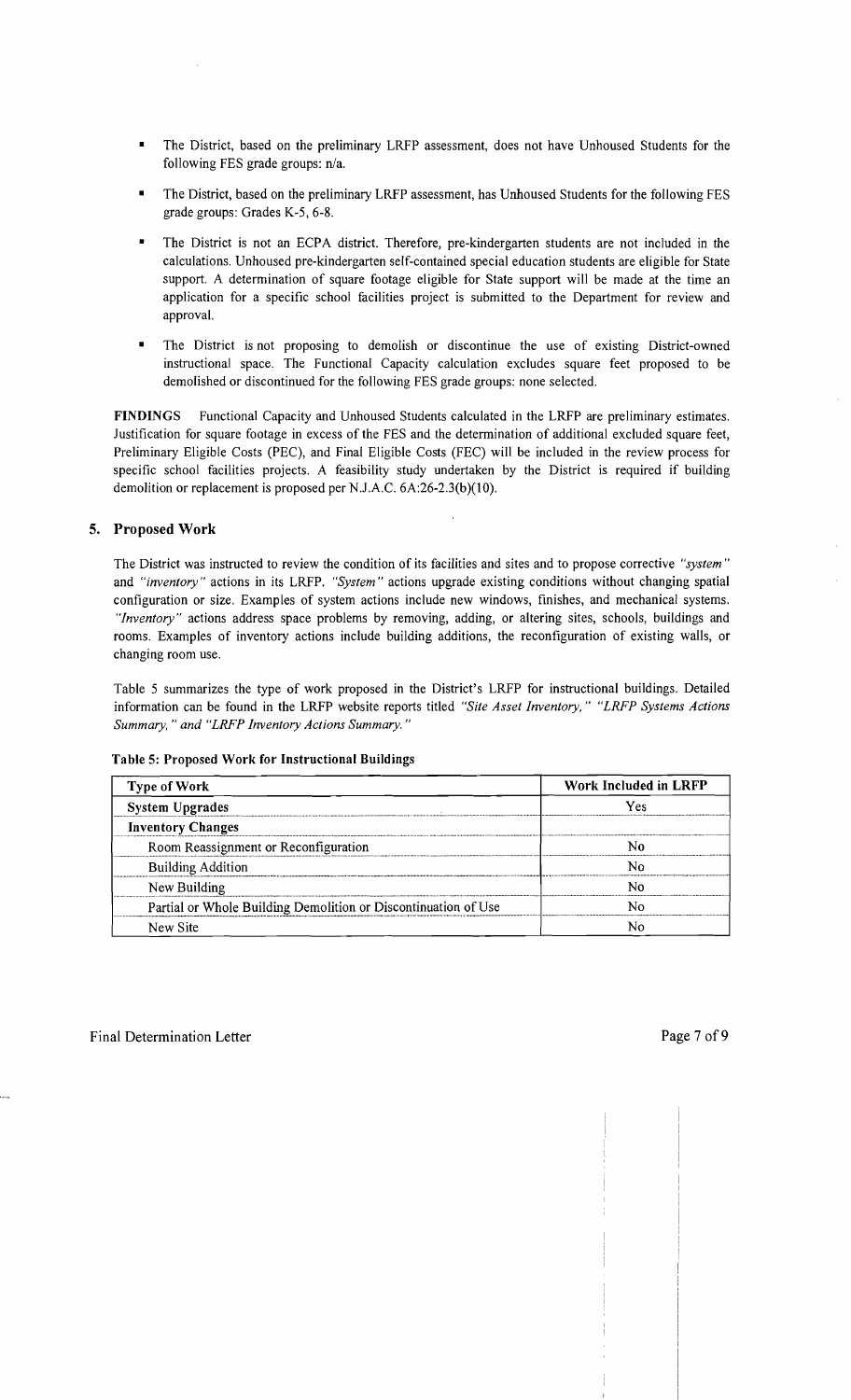Major conclusions are as follows:

- The District has proposed system upgrades in one or more instructional buildings.
- The District has not proposed inventory changes, none selected, in one or more instructional buildings.
- The District has not proposed new construction in lieu of rehabilitation in one or more instructional buildings.

Please note that costs represented in the LRFP are for capital planning purposes only. Estimated costs are not intended to represent preliminary eligible costs or final eligible costs of approved school facilities projects.

The Act (N.J.S.A. 18A:7G-7b) provides that all school facilities shall be deemed suitable for rehabilitation unless a pre-construction evaluation undertaken by the District demonstrates to the satisfaction of the Commissioner that the structure might pose a risk to the safety of the occupants even after rehabilitation or that rehabilitation is not cost-effective. Pursuant to N.J.A.C.  $6A:26-2.3(b)(10)$ , the Commissioner may identify school facilities for which new construction is proposed in lieu of rehabilitation for which it appears from the information presented that new construction is justified, provided, however, that for such school facilities so identified, the District must submit a feasibility study as part of the application for the specific school facilities project. The cost of each proposed building replacement is compared to the cost of additions or rehabilitation required to eliminate health and safety deficiencies and to achieve the District's programmatic model.

Facilities used for non-instructional or non-educational purposes are ineligible for State support under the Act. However, projects for such facilities shall be reviewed by the Department to determine whether they are consistent with the District's LRFP and whether the facility, if it is to house students (full or part time) conforms to educational adequacy requirements. These projects shall conform to all applicable statutes and regulations.

**FINDINGS** The Department has determined that the proposed work is adequate for review of the District's LRFP. However, Department approval of proposed work in the LRFP does not imply that the District may proceed with a school facilities project. The District must submit individual project applications with cost estimates for Department project approval. Both school facilities project approval and other capital project review require consistency with the District's approved LRFP.

## **6. Functional Capacity and Unhoused Students After Completion** of Proposed **Work**

The *Functional Capacity* of the District's schools *after* completion of the scope of work proposed in the LRFP was calculated to highlight any remaining Unhoused Students.

Table 6 provides a preliminary assessment of Unhoused Students and Estimated Remaining Maximum Area after completion of new construction proposed in the LRFP, if applicable. Detailed information concerning the calculation can be found in the website report titled *"Functional Capacity and Unhoused Students."*